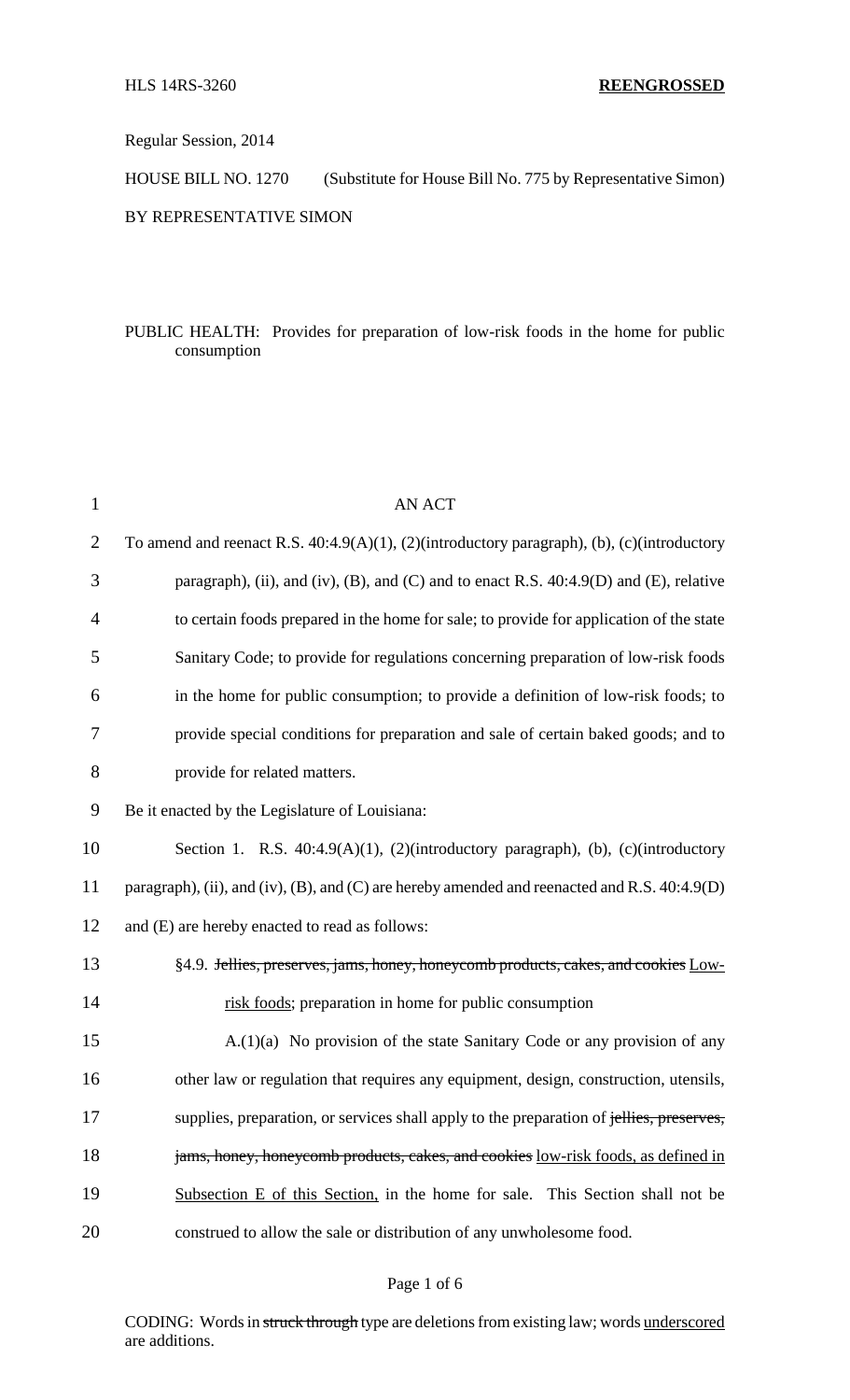| $\mathbf{1}$   | (b) The provisions of Subparagraph (a) of this Paragraph shall not apply to                    |
|----------------|------------------------------------------------------------------------------------------------|
| $\overline{2}$ | any preparer of <u>breads</u> , cakes, and cookies, or pies who employs any individual to      |
| 3              | assist in the preparation of such cakes and cookies food for sale.                             |
| 4              | (2) Notwithstanding any provision of law to the contrary, all of the following                 |
| 5              | provisions of the state Sanitary Code restrictions, conditions, and requirements shall         |
| 6              | apply to the preparation of <u>breads</u> , cakes, and cookies, and pies in the home for sale: |
| 7              | $\ast$<br>*<br>$\ast$                                                                          |
| 8              | (b) The building shall be constructed so as to exclude rats, mice, roaches or                  |
| 9              | other vermin. Domestic pets shall be excluded in any part of the establishment                 |
| 10             | where the preparation and baking of such cakes and cookies take bakery products                |
| 11             | takes place.                                                                                   |
| 12             | (c) All equipment used or connected in any way with the manufacture,                           |
| 13             | baking, cooking or other processing, handling, packing, or storing of any bakery or            |
| 14             | confectionery product shall comply with the following:                                         |
| 15             | *<br>$*$<br>∗                                                                                  |
| 16             | (ii) Refrigeration shall be provided so that all perishable food products used                 |
| 17             | in the manufacturer processing of any kind connected with the production,                      |
| 18             | distribution, or sale of bakery or confectionery products shall be maintained at a             |
| 19             | temperature not to exceed forty-five degrees Fahrenheit.                                       |
| 20             | *<br>$*$<br>∗                                                                                  |
| 21             | (iv) All barrels, boxes, tubs, pails, kneading troughs, machines, racks, pans,                 |
| 22             | or other receptacles used for holding materials from which bakery or confectionery             |
| 23             | products are manufactured shall be kept clean and sanitary and shall be so                     |
| 24             | constructed as to be easily cleanable.                                                         |
| 25             | $*$<br>$\ast$<br>*                                                                             |
| 26             | B. This Section shall not apply to any preparers of jellies, preserves, jams,                  |
| 27             | honey, honeycomb products, cakes, and cookies which are preparer of low-risk foods             |
| 28             | made at a home for sale, whose gross annual sales equal twenty thousand dollars or             |
| 29             | more.                                                                                          |

# Page 2 of 6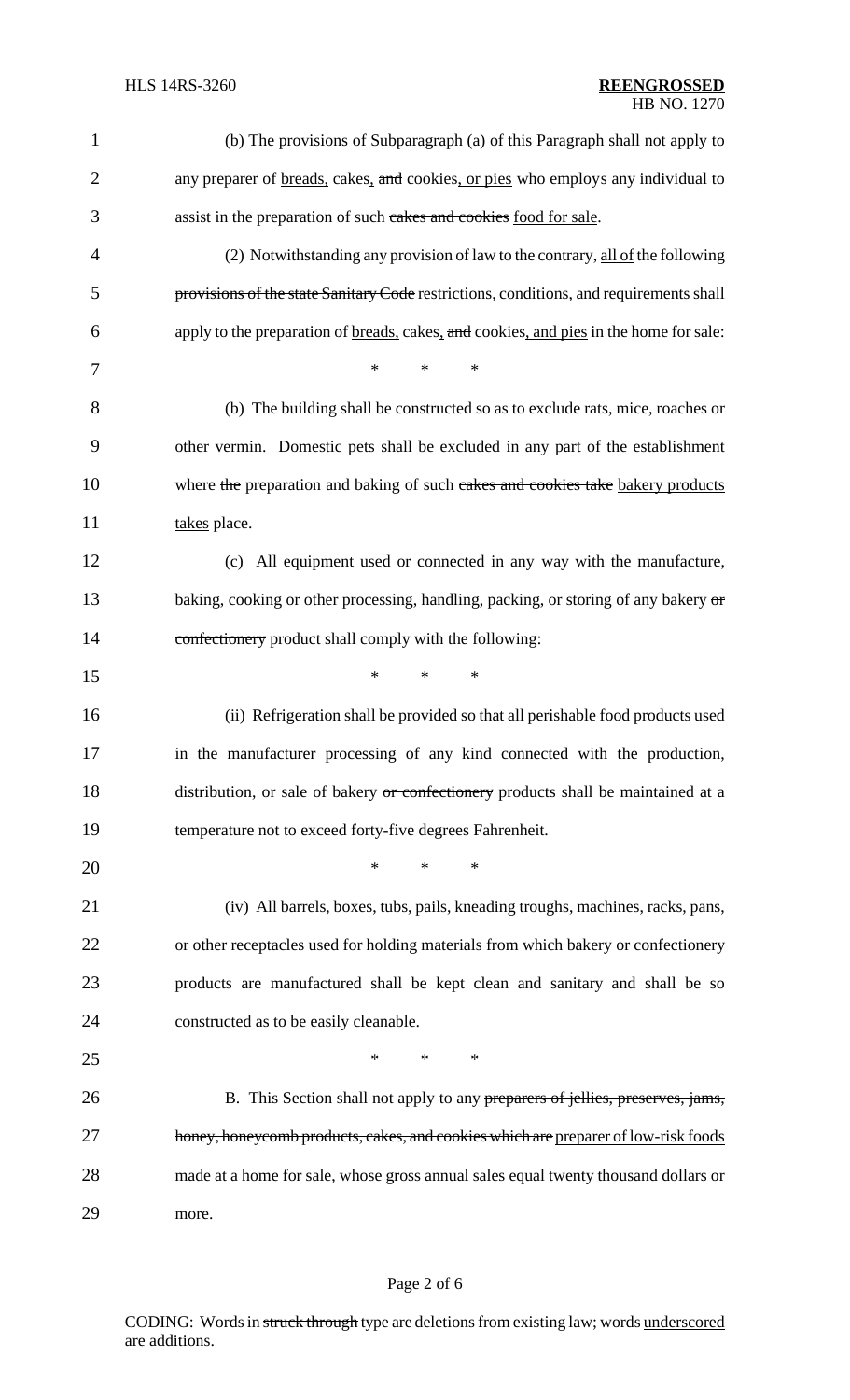| $\mathbf{1}$   | C. Any No individual selling cookies and cakes from who prepares breads,                  |
|----------------|-------------------------------------------------------------------------------------------|
| $\overline{2}$ | cakes, cookies, or pies in the home for sale to the public pursuant to this Section shall |
| 3              | not sell such cakes and cookies foods to any retail business or individual for resale.    |
| 4              | $D(1)$ Any individual who prepares low-risk foods in the home for sale, as                |
| 5              | authorized by this Section, shall affix to any such food offered for sale a label which   |
| 6              | clearly indicates that the food was not produced in a licensed or regulated facility.     |
| 7              | (2) No individual who prepares low-risk foods in the home shall sell such                 |
| 8              | foods unless he has applied for and been issued all of the following:                     |
| 9              | A Louisiana General Sales Tax Certificate from the Louisiana<br>(a)                       |
| 10             | Department of Revenue.                                                                    |
| 11             | A local sales tax certificate from the local taxing authority of any<br>(b)               |
| 12             | jurisdiction in which he intends to sell foods.                                           |
| 13             | E. For purposes of this Section, "low-risk foods" shall include all of the                |
| 14             | following, none of which shall consist of any animal muscle protein or fish protein:      |
| 15             | (1) Baked goods, including breads, cakes, cookies, and pies.                              |
| 16             | (2) Candies.                                                                              |
| 17             | (3) Dried mixes.                                                                          |
| 18             | (4) Honey and honeycomb products.                                                         |
| 19             | (5) Jams, jellies, and preserves.                                                         |
| 20             | (6) Pickles and acidified foods.                                                          |
| 21             | Sauces and syrups.                                                                        |
| 22             | (8) Spices.                                                                               |

### DIGEST

The digest printed below was prepared by House Legislative Services. It constitutes no part of the legislative instrument. The keyword, one-liner, abstract, and digest do not constitute part of the law or proof or indicia of legislative intent. [R.S. 1:13(B) and 24:177(E)]

Simon HB No. 1270

**Abstract:** Provides an exception to Sanitary Code requirements and other food preparation regulations for preparation of certain low-risk foods in the home for public consumption.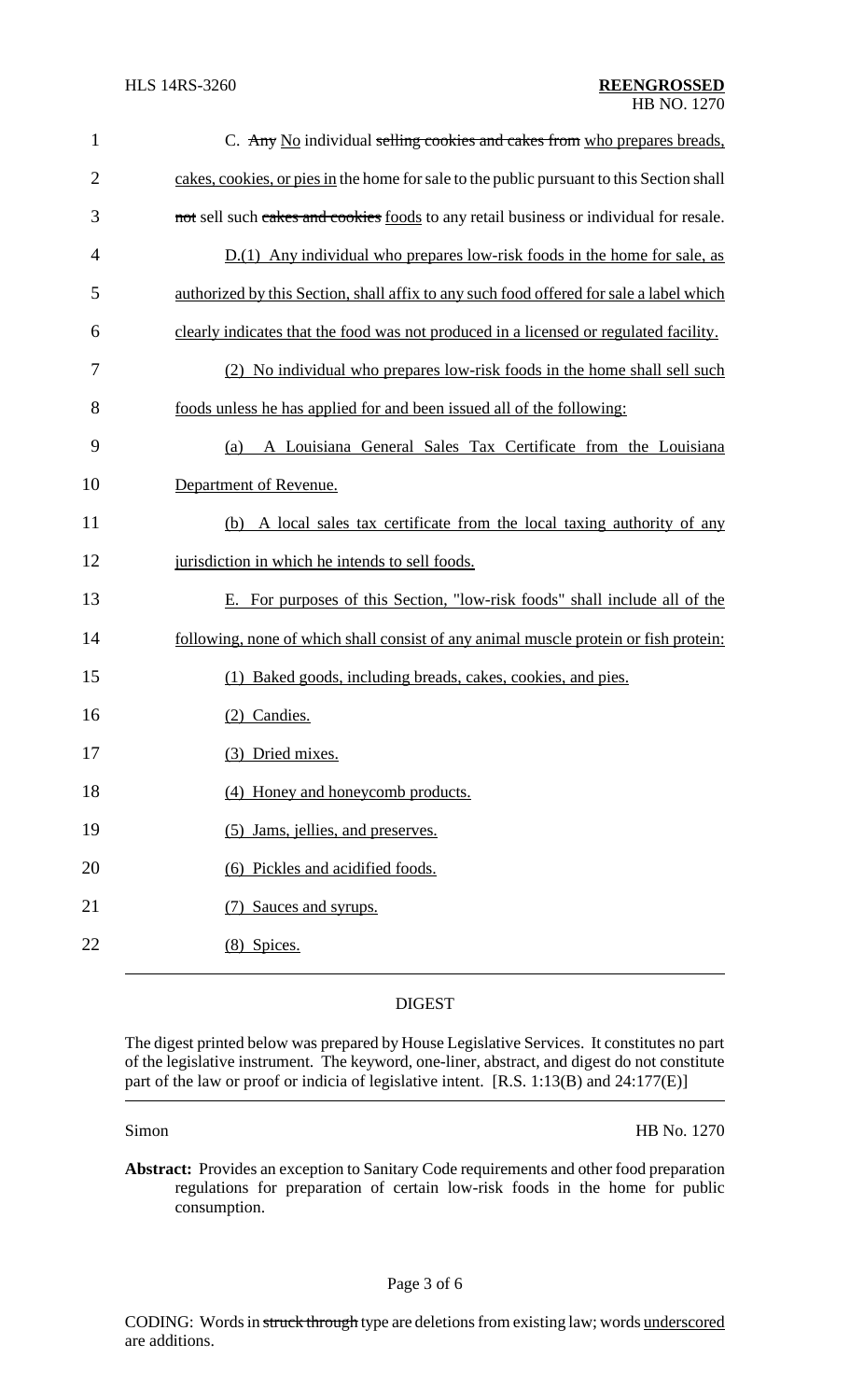Present law provides that neither the state Sanitary Code nor any code, law, or regulation providing requirements relative to commercial food preparation shall apply to the preparation of jellies, preserves, jams, honey, or honeycomb products in the home for sale. Provides that such general exception also applies to home-based preparers of cakes and cookies; however, subjects preparers of cakes and cookies to certain specific food preparation requirements. Provides further that the general exception to food preparation regulations shall not apply to any home-based food preparer whose gross annual sales equal \$20,000 or more.

Proposed law retains present law and extends application of the general exception to food preparation regulations provided therein to all home-based preparers of low-risk foods. Proposed law provides that for purposes of proposed law, "low-risk foods" shall include all of the following, none of which shall consist of any animal muscle protein or fish protein:

- (1) Baked goods, including breads, cakes, cookies, and pies.
- (2) Candies.
- (3) Dried mixes.
- (4) Honey and honeycomb products.
- (5) Jams, jellies, and preserves.
- (6) Pickles and acidified foods.
- (7) Sauces and syrups.
- (8) Spices.

Present law provides that the general exception to food preparation regulations provided therein shall not apply to any preparer of cakes and cookies who employs an individual to assist in the preparation of such food products. Proposed law retains present law and adds stipulation that preparers of breads or pies who employ an individual for such purpose shall not qualify for the exception to food preparation regulations.

Present law provides that no preparer of cakes or cookies to which present law applies shall sell such food products to any retail business or individual for resale. Proposed law retains present law and extends to home-based preparers of breads and pies the prohibition on selling foods for resale.

Proposed law extends to home-based preparers of breads and pies all of the following specific requirements relative to the food preparation facility and procedures provided in present law for preparers of cakes and cookies:

- (1) All outside openings of the building shall be protected against flies and other vermin.
- (2) The building shall be constructed so as to exclude rats, mice, roaches, or other vermin. Domestic pets shall be excluded in any part of the establishment where preparation and baking takes place.
- (3) All equipment used or connected in any way with the manufacture, baking, cooking or other processing, handling, packing, or storing of any bakery product shall comply with the following:
	- (a) Be maintained in a clean and sanitary manner, be free from cracks, and, wherever possible, be composed of non-corroding metal or other smooth, impervious material giving an easily cleanable surface. Stationary or not

### Page 4 of 6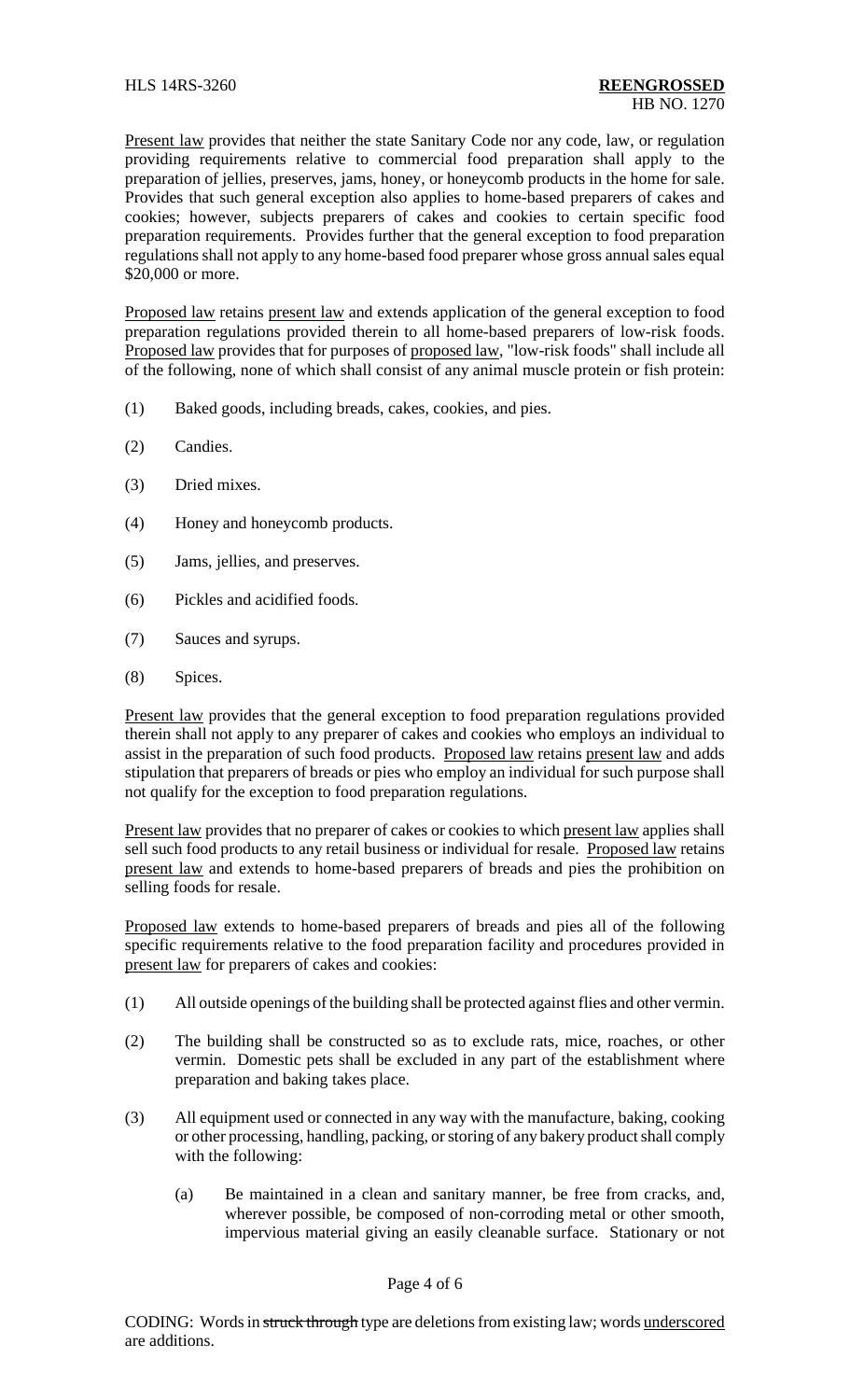readily-movable equipment shall be so installed as to provide for easy cleaning.

- (b) Refrigeration shall be provided so that all perishable food products used in the manufacturer processing of any kind connected with the production, distribution, or sale of bakery products shall be maintained at a temperature not to exceed 45 degrees Fahrenheit.
- (c) Equipment too large to permit washing in the sinks shall be cleaned in a manner approved by the state health officer.
- (d) All barrels, boxes, tubs, pails, kneading troughs, machines, racks, pans, or other receptacles used for holding materials from which bakery products are manufactured shall be kept clean and sanitary and shall be so constructed as to be easily cleanable.
- (e) All food contact surfaces shall be cleaned and sanitized after each day's production.
- (4) Only pasteurized milk or milk products shall be used in the preparation of custard and cream-filled bakery products.
- (5) All custard or cream-filled mixtures shall be cooked, the temperature and time of heating of the mix, to be at a minimum, the equivalent of a temperature of 145 degrees Fahrenheit for a period of not less than 30 minutes.
- (6) Upon completion of the cooking of the mix, it shall be immediately transferred into previously sanitized containers, properly covered and chilled as rapidly as possible to 45 degrees Fahrenheit or below and maintained at such a temperature until used.
- (7) The apparatus and food contact surfaces used in adding any custard or cream filling to a bakery product shall be of impervious material and shall be thoroughly cleaned and sanitized after each use, in a manner approved by the state health officer. No cloth filled bags shall be used.

Proposed law deletes references to confectionery products in present law and proposed law providing specific requirements for preparation of certain baked goods.

Proposed law requires individuals who prepare low-risk foods in the home for sale, as authorized by present law and proposed law, to affix to any such food offered for sale a label which clearly indicates that the food was not produced in a licensed or regulated facility.

Proposed law stipulates that no individual who prepares low-risk foods in the home shall sell such foods unless he has applied for and been issued all of the following:

- (1) A Louisiana General Sales Tax Certificate from the Louisiana Department of Revenue.
- (2) A local sales tax certificate from the local taxing authority of any jurisdiction in which he intends to sell foods.

(Amends R.S.  $40:4.9(A)(1)$ ,  $(2)($ intro. para.),  $(b)$ ,  $(c)($ intro. para.),  $(ii)$ ,  $(iv)$ ,  $(B)$ , and  $(C)$ ; Adds R.S. 40:4.9(D) and (E))